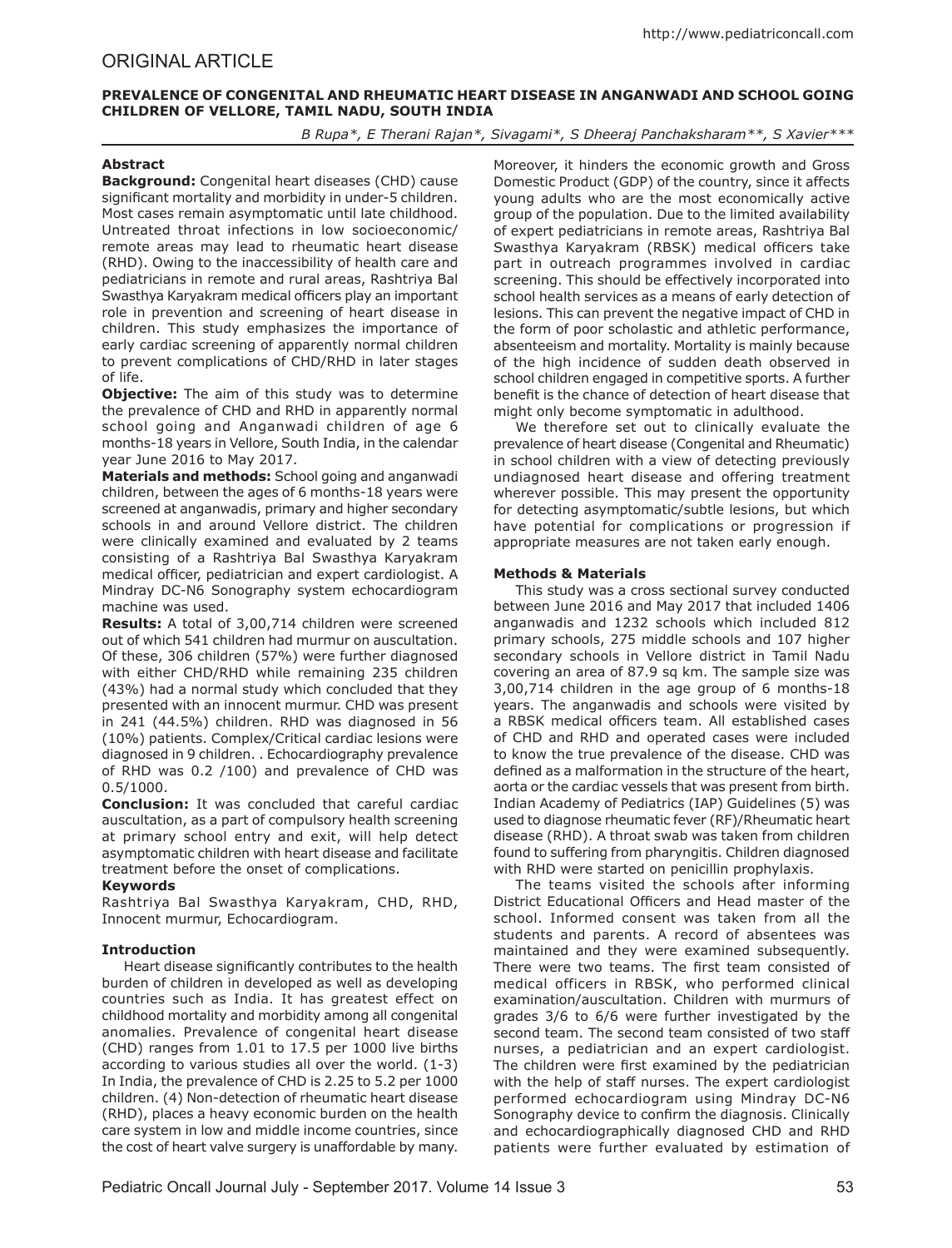complete blood count, ESR, ASO titres, CRP, Chest radiography and electrocardiography.

## **Statistical Analysis**

For continuous data, mean, standard deviation (SD), median, IQR, Minimum and Maximum were presented. For categorical data, number of participants and percentage was presented. All analyses was done using Statistical package for Social Services (SPSS) Software version 21.0 (Armonk, NY: IBM Corp)

## **Results**

Cardiac murmur was observed in 541 patients out of 3,00,714 patients screened in total. Age distribution is depicted in Table 1. Out of 541 children screened, male: female ratio was 257:284. Of the 541 children with a murmur, 306 (57%) children were further diagnosed with either CHD/RHD of which 142 were boys and 164 were girls. Remaining 235 children (43%) had a normal study which concluded that they presented with an innocent murmur. Ninety-two (29%) cases were newly diagnosed with CHD/RHD, while 214 (71%) cases were old cases which included post-operative cases and previously diagnosed patients. CHD was present in 241 (44.5%) children. RHD was diagnosed in 56 (10%) patients. Echocardiography prevalence of RHD was 0.2/1000 and prevalence of CHD was 0.5/1000.

Based on echocardiographic findings, 232 (42.6%) children had an isolated lesion. Ventricular septal defect (VSD) was the most common congenital cardiac lesion affecting 100 (42%) children. Atrial Septal Defect (ASD) was the second most common lesion affecting 69 (12%) children. Other cardiac lesions seen were mitral regurgitation in 67 (11%) patients, aortic regurgitation in 21 (4%) patients, patent ductus arteriosus in 31 (5.7%) patients, mitral valve prolapse in 9 (1.6%) patients and tetralogy of Fallot in 13 (2.4%) patients. Multi-valvular lesions like mitral regurgitation (MR) with aortic regurgitation (AR) was diagnosed in 7 (1.2%) patients; ASD with VSD was present in 4 (0.7%) patients. Complex cardiac lesions were found in 9 patients of which 2 each had coarctation of aorta, congenitally corrected Transposition of Great Vessels (TGA) and complex cyanotic heart disease whereas 1 each had pulmonary hypertension, TGA with VSD and septal hypertrophy. One hundred eighty five children (34%) required surgery. These children were referred to a tertiary care hospital, with a cardiac centre, for surgery under Comprehensive health insurance scheme.

**Table 1: Age Wise Distribution of Congenital Heart Disease (CHD) and Rheumatic Heart Disease (RHD)**

| Age         | No. of<br>patients | <b>CHD</b><br>(9/0) | <b>RHD</b><br>(9/0) |
|-------------|--------------------|---------------------|---------------------|
| 6mo-5years  | 170                | 92 (54%)            | 6(3%)               |
| 6yrs-10yrs  | 209                | 95 (45%)            | 22 (10%)            |
| 11yrs-15yrs | 146                | 51 (34%)            | 24 (16%)            |
| $>15$ yrs   | 16                 | 3(18%)              | 4(25%)              |

#### **Discussion**

CHD contributes a major proportion of congenital anomalies at birth in neonates. Since most septal defects remain asymptomatic until early adulthood, early screening plays a vital role in in this spectrum of disease. In our study, the proportion of females with a cardiac murmur was greater than males. This may be due to poor nutrition, neglect of the female child in rural areas and genetic predisposition. Similar ratio was found in the study by Ujuanbi et al (6) where 51.1% were females and 48.9% were males. A study by Shankar et al (7) also showed a ratio of female: male 1.18:1.

Echocardiography is the standard method of investigation and follow-up of patients in pediatric cardiology. Study by Gupta et al (8) revealed that acyanotic defects contributed to 67% cases in the Neonatal Intensive Care Unit (NICU). The prevalence of acyanotic heart disease in school going children in their study was 36%. Since most of cardiac anomalies are corrected before the school entry, prevalence of heart disease was not available on review of literature. In the study by Bahadur et al (9) in school children of Kathmandu, Nepal the incidence of CHD was 1.3/1000 and ASD was the most common lesion. Another study by Shah et al (10) showed that incidence of CHD was 5.8/1000. This differs from our study where the incidence of CHD is 0.5/1000, in Vellore, South India. A study compiled by Urmi et al (11) showed that prevalence of CHD in Dhaka city was 19.98/1000. In the study conducted by Chandha et al (12) , the prevalence of CHD in Delhi children was 4.2/1000. Hence the prevalence rate differs from one region to another.

VSD (ventricular septal defect) was the most common acyanotic CHD in our study. In a study by Bharadwaj et al (13) VSD was the most common CHD in north India, and the study in Assam by Begum et al (14) concluded the same. The study by Smitha et al (15) in Mysore as well as by Khalil et al (16) in New Delhi, showed VSD as the most common lesion. In our study, ASD was the second most common lesion. In a study by Shankar et al (7) in central Nepal, ASD was the most common defect although other studies by Khalil et al (16) concluded ASD as the second most common defect. In a study by Suryakant et al (17), the incidence of VSD and ASD in CHD was 25.2% each. Hence, incidence of septal defects (ASD and VSD) differ from one region to another. ASD tends to be missed in children since it may remain asymptomatic until early adulthood. Patent Ductus Arteriosus (PDA) was the least common among acyanotic CHDs in our study. A study conducted by Gupta et al (4) confirmed that PDA was the least common among shunt lesions. Among cyanotic CHDs, Tetralogy of Fallot (TOF) (2.4%) was the most common in our study. In the study by Bharadwaj et al (13) TOF showed a higher prevalence (16.8%). Though it accounts for a low proportion of congenital defects, TOF was the most frequently diagnosed cyanotic CHD even in Western countries (13) Another study by Smitha et al (15), concluded that TOF affected 13% of the cases in study at Mysore.

Prevalence of RHD in school going children varies in different parts of the world and within the same